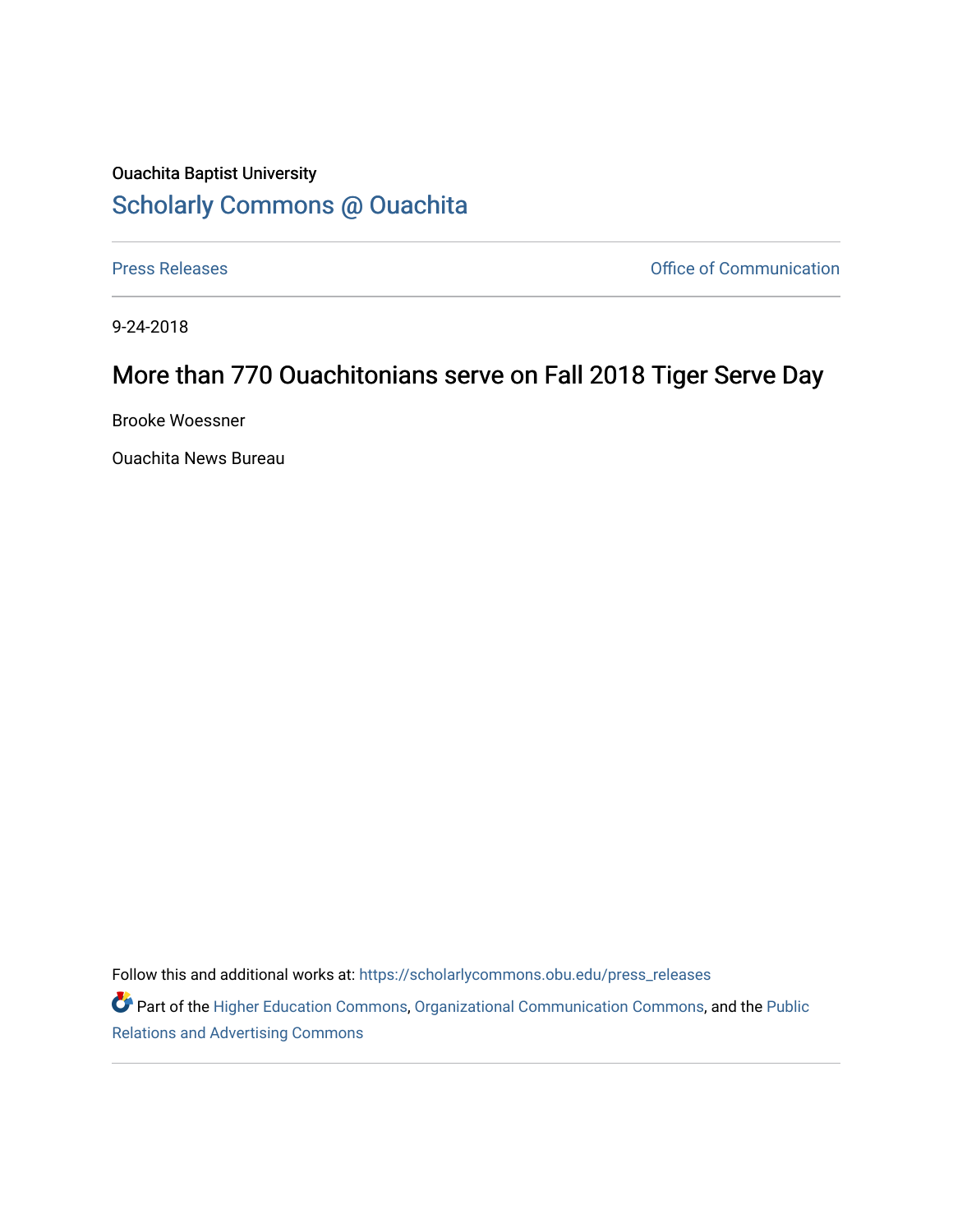

For immediate release

**More than 770 Ouachitonians serve on Fall 2018 Tiger Serve Day**



*By Brooke Woessner* September 24, 2018 For more information, contact OBU's news bureau at [newbureau@obu.edu](mailto:newbureau@obu.edu) or (870) 245-5208.

ARKADELPHIA, Ark. — A total of 774 students, faculty and staff from Ouachita Baptist University served the community of Arkadelphia during Tiger Serve Day on Saturday, Sept. 22, all while rain came down periodically throughout the morning. A total of 89 Tiger Serve Day projects under the theme "Lending a Hand" were completed by 103 volunteer teams.

"Volunteers have the opportunity to build community with each other and those they serve. In the process we are all reminded that we need each other," said Judy Duvall, associate director of Ouachita's Elrod Center for Family and Community, which